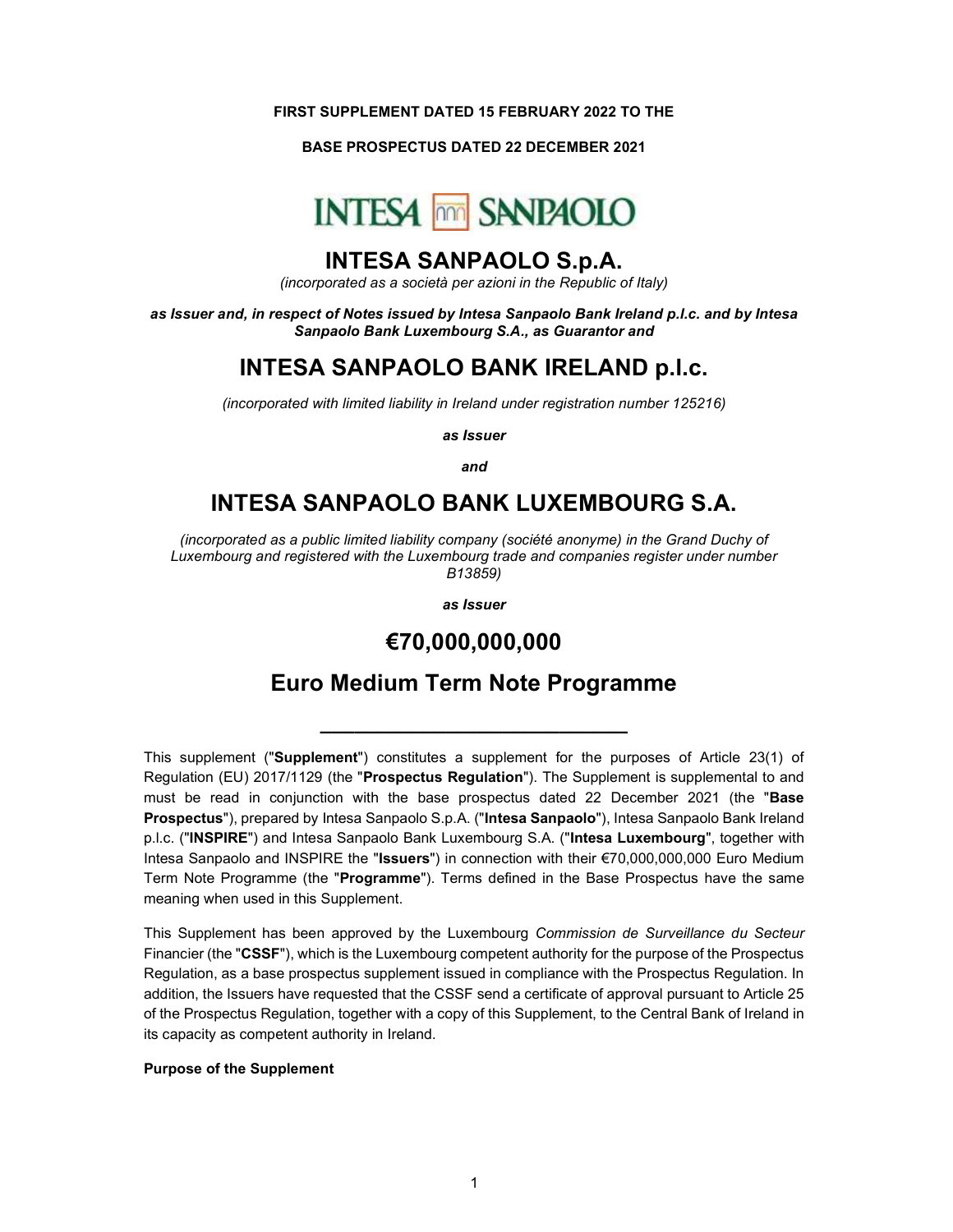The purpose of this supplement is to: (i) update the section of the Base Prospectus entitled "Information Incorporated by Reference" in order to incorporate by reference in the Base Prospectus (a) the press release dated 4 February 2022 relating to the annual financial statements of Intesa Sanpaolo as at and for the year ended 31 December 2021 and (b) the description of the Alternative Performance Measures contained in the audited consolidated annual financial statements of the Intesa Sanpaolo Group as at and for the year ended 31 December 2020; (ii) update the section of the Base Prospectus entitled "Description of Intesa Sanpaolo S.p.A." and (iii) update references to the registered address of Intesa Luxembourg.

Each of Intesa Sanpaolo, INSPIRE and Intesa Luxembourg accepts responsibility for the information contained in this Supplement and declares that, having taken all reasonable care to ensure that such is the case, the information contained in this Supplement is, to the best of its knowledge, in accordance with the facts and contains no omission likely to affect the import of such information.

Save as disclosed in this Supplement, there has been no other significant new factor and there are no material mistakes or inaccuracies relating to information included in the Base Prospectus which is capable of affecting the assessment of Notes issued under the Programme since the publication of the Base Prospectus. To the extent that there is any inconsistency between (i) any statement in this Supplement including any statement incorporated by reference into the Base Prospectus by this Supplement, and (ii) any other statement in or incorporated by reference into the Base Prospectus, the statements in this Supplement will prevail.

Copies of this Supplement and the documents incorporated by reference will be available without charge (i) from the offices of the Listing Agent in Luxembourg (ii) on the website of the Luxembourg Stock Exchange at www.bourse.lu and (iii) at the following website:

https://group.intesasanpaolo.com/en/investor-relations/prospectus/international-issue-documents/mtn

The date of this Supplement is 15 February 2022.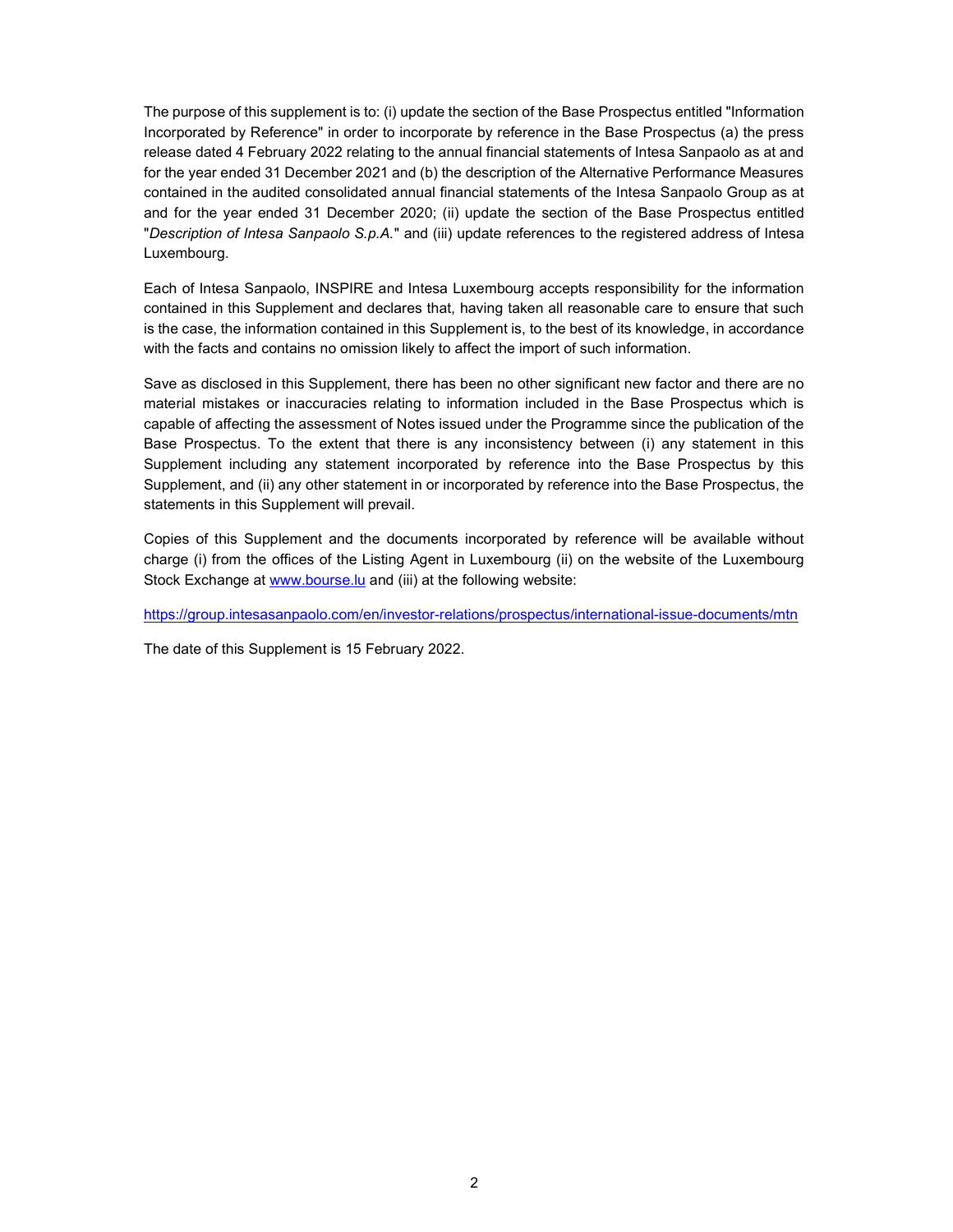#### INFORMATION INCORPORATED BY REFERENCE

The information set out below supplements the section of the Base Prospectus entitled "Information Incorporated by Reference" on pages 45 to 50 of the Base Prospectus.

"(xiv) The following press release issued by Intesa Sanpaolo on 4 February 2022 and entitled "Intesa Sanpaolo: Consolidated Results as at 31 December 2021" (the "2021 Results Press Release"), having previously been published and filed with the CSSF, is incorporated by reference in and forms part of this Supplement and shall, by virtue of this Supplement, be deemed to be incorporated by reference in, and form part of, the Base Prospectus.

The 2021 Results Press Release can be accessed at the following website:

https://group.intesasanpaolo.com/content/dam/portalgroup/repository-documenti/investorrelations/comunicati-stampa-en/2022/02/20220204\_RisFY21\_uk.pdf

For the avoidance of doubt, unless specifically incorporated by reference into the Base Prospectus, information contained on the website does not form part of the Base Prospectus.

The table below shows where the information required under article 19(2) of Regulation (EU) 2017/1129 can be found in the Press Release.

The 2021 Results Press Release will be published on the Luxembourg Stock Exchange website at www.bourse.lu.

| Reclassified consolidated statement of income                                | 28  |
|------------------------------------------------------------------------------|-----|
| Reclassified consolidated statement of income – Redetermined figures         | 29  |
| Quarterly development of the reclassified consolidated statement of income   | 30  |
| Quarterly development of the reclassified consolidated statement of income - | -31 |
| Redetermined figures                                                         |     |
| Reclassified consolidated balance sheet                                      | 32  |
| Quarterly development of the reclassified consolidated balance sheet         | 33  |
| Breakdown of financial highlights by business area                           | 34  |

For the purposes of Article 19(1) of Regulation (EU) 2017/1129, the information incorporated by reference that is not included in the cross-reference list above are either deemed not relevant for an investor or are otherwise covered elsewhere in this Base Prospectus.

The Issuer confirms that the unaudited results and other figures contained in the 2021 Results Press Release are consistent with the corresponding figures that will be contained in the Issuer's consolidated financial statements as at and for the year ended 31 December 2021 (the "2021 Annual Report"), and therefore have been prepared on the basis of the same accounting principles and standards utilised for the preparation of the consolidated financial statements of Intesa Sanpaolo as at and for the year ended 31 December 2020 in all material respects.

Audit procedures by the statutory auditors on the 2021 Annual Report are currently in progress and the 2021 Annual Report will be available to the investors forthwith following its publication. See further "General Information – Financial statements available"."

The information set out below supplements the cross-reference list of the audited consolidated annual financial statements of the Intesa Sanpaolo Group as at and for the year ended 31 December 2020 in the section of the Base Prospectus entitled "Information Incorporated by Reference" on page 47 of the Base Prospectus.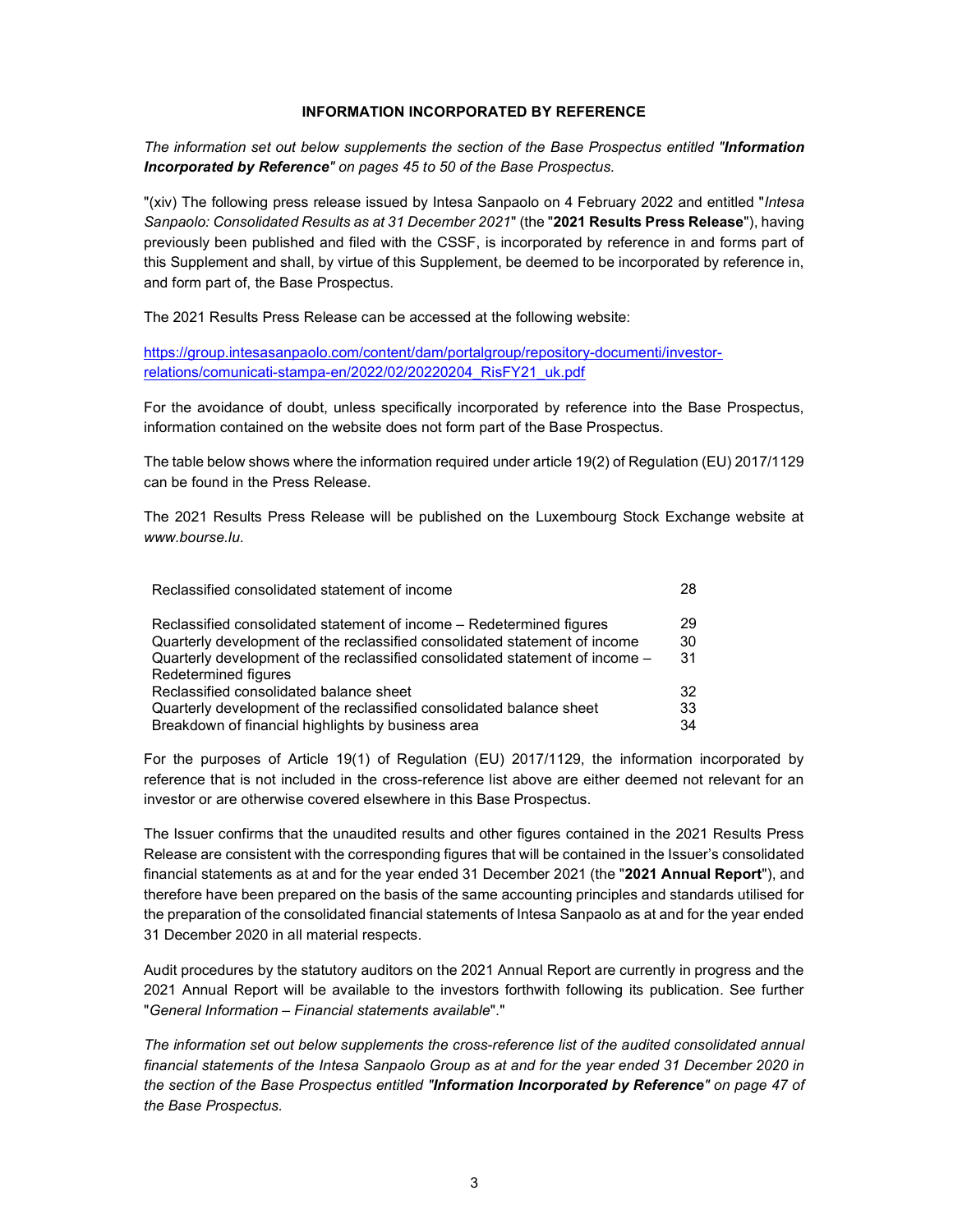"- Alternative Performance Measures ………………………… 189-192"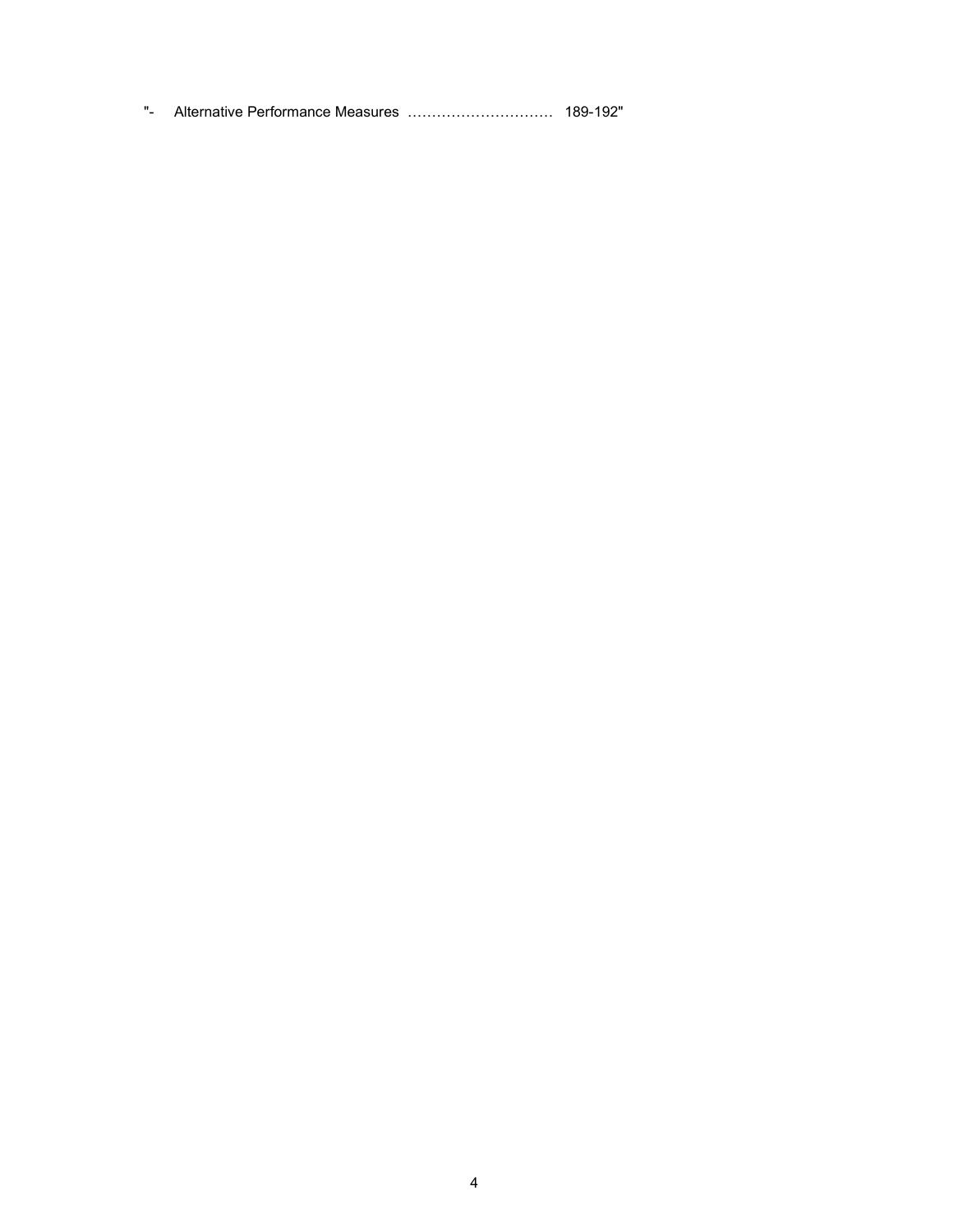#### DESCRIPTION OF INTESA SANPAOLO S.P.A.

The section below supplements the section entitled "Description of Intesa Sanpaolo S.p.A.", with the following new section entitled "Recent events" to be added on page 209 of the Base Prospectus, before the section entitled "Sovereign risk exposure":

#### "Recent events

In a press release dated 3 February 2022, Intesa Sanpaolo announced that it had received notification of the ECB's final decision concerning the capital requirements that Intesa Sanpaolo has to meet, on a consolidated basis, as of 1 March 2022, following the results of the Supervisory Review and Evaluation Process (SREP).

The overall capital requirement Intesa Sanpaolo has to meet in terms of Common Equity Tier 1 ratio is 8.81%.

This is the result of:

- a SREP requirement in terms of Total Capital ratio of 9.79% comprising a minimum Pillar 1 capital requirement of 8%, of which 4.5% is Common Equity Tier 1 ratio, and an additional Pillar 2 capital requirement of 1.79%, of which 1.01% is Common Equity Tier 1 ratio applying the regulatory amendment introduced by the ECB and effective from 12 March 2020;

- additional requirements, entirely in terms of Common Equity Tier 1 ratio, relating to:

- a Capital Conservation Buffer of 2.5%,
- an O-SII Buffer (Other Systemically Important Institutions Buffer) of 0.75%,
- a Countercyclical Capital Buffer of  $0.05\%$ <sup>1</sup>.

Intesa Sanpaolo's capital ratios as at 30 September 2021 on a consolidated basis - after the deduction from capital of €1,932m of reserves distributed in October 2021 $^2$ , €2,804m of dividends accrued in 9M 2021 (of which €1,399m paid as an interim dividend in November 2021<sup>2</sup> ) and the coupons accrued on the Additional Tier 1 issues - were as follows:

- 14.3% in terms of Common Equity Tier 1 ratio,
- 19% in terms of Total Capital ratio,
- calculated by applying the transitional arrangements for 2021;
- 13.8% in terms of Common Equity Tier 1 ratio,
- 18.8% in terms of Total Capital ratio,
- calculated on a fully loaded basis;
- $\bullet$  15.1% in terms of pro-forma Common Equity Tier 1 ratio calculated on a fully loaded basis<sup>3</sup>,
- 20.3% in terms of pro-forma Total Capital ratio calculated on a fully loaded basis<sup>3</sup>."

 $1$  Calculated taking into account the exposure as at 30 September 2021 in the various countries where the Group has a presence, as well as the respective requirements set by the competent national authorities and relating to 2023, where available, or the most recent update of the reference period (requirement was set at zero per cent in Italy for 1Q 2022).

 $2$  Net of the portion not distributed to own shares held by Intesa Sanpaolo at the record date.

 $3$  Estimated by applying the fully loaded parameters to the financial statements as at 30 September 2021, taking into account the total absorption of deferred tax assets (DTAs) related to goodwill realignment, loan adjustments, the first time adoption of IFRS 9 and the non-taxable public cash contribution of €1,285m covering the integration and rationalisation charges relating to the acquisition of the Aggregate Set of Banca Popolare di Vicenza and Veneto Banca, as well as the expected absorption of DTAs on losses carried forward and DTAs on the acquisition of UBI Banca, and the expected distribution on the 9M 2021 net income of insurance companies.